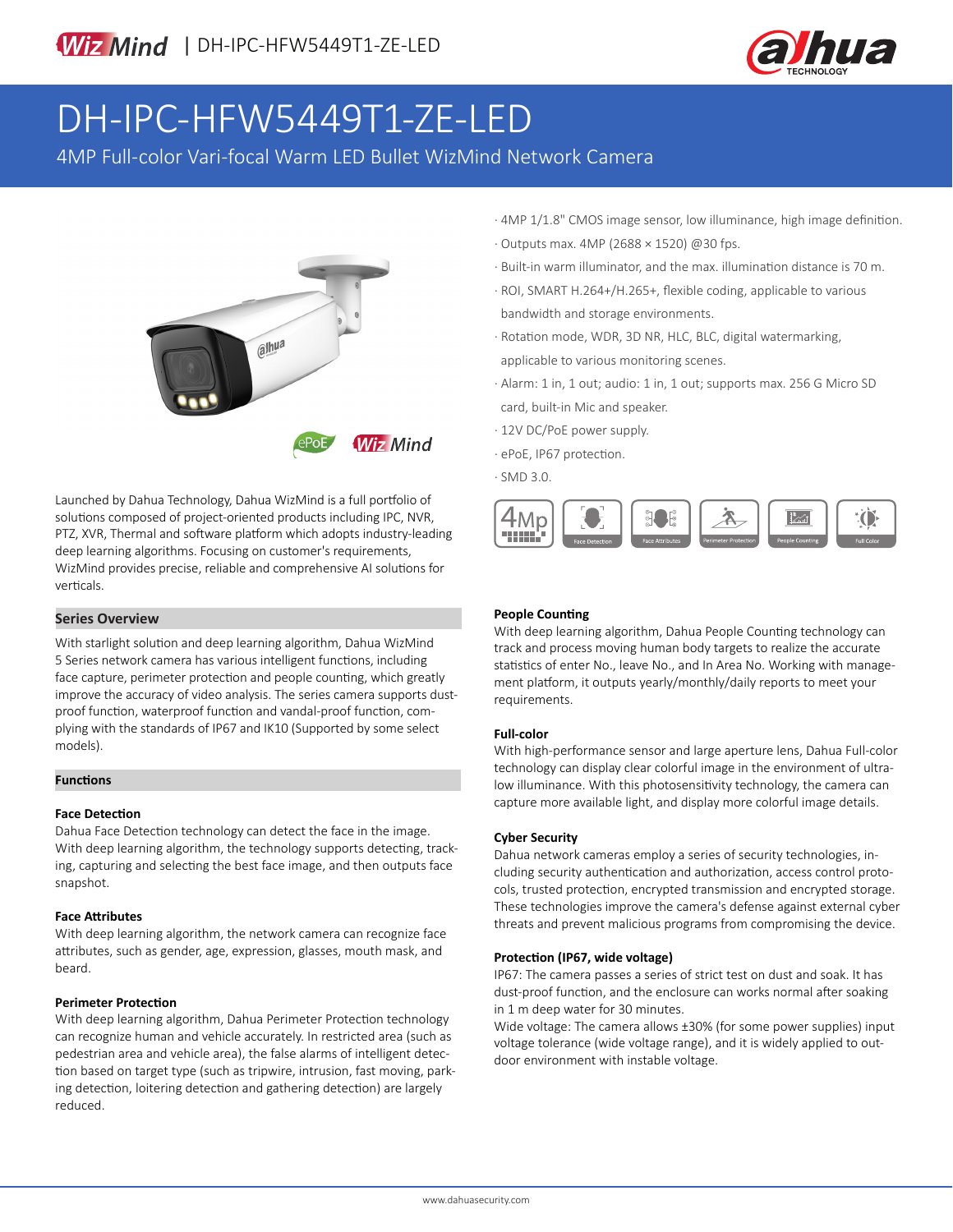# Wiz Mind | DH-IPC-HFW5449T1-ZE-LED

# **Technical Specification**

| Camera                          |      |                                                                 |                               |                               |                               |
|---------------------------------|------|-----------------------------------------------------------------|-------------------------------|-------------------------------|-------------------------------|
| Image Sensor                    |      | 1/1.8" CMOS                                                     |                               |                               |                               |
| Max. Resolution                 |      | 2688 (H) × 1520 (V)                                             |                               |                               |                               |
| <b>ROM</b>                      |      | 128 MB                                                          |                               |                               |                               |
| <b>RAM</b>                      |      | 512 MB                                                          |                               |                               |                               |
| <b>Scanning System</b>          |      | Progressive                                                     |                               |                               |                               |
| <b>Electronic Shutter Speed</b> |      | Auto/Manual 1/3 s-1/100,000 s                                   |                               |                               |                               |
| Min. Illumination               |      | 0.0005Lux@F1.0                                                  |                               |                               |                               |
| S/N Ratio                       |      | $>56$ dB                                                        |                               |                               |                               |
| <b>Illumination Distance</b>    |      | 70m(229.66 ft)                                                  |                               |                               |                               |
| Illuminator On/Off Control      |      | Auto/Manual                                                     |                               |                               |                               |
| <b>Illuminator Number</b>       |      | 4(Warm light)                                                   |                               |                               |                               |
| Pan/Tilt/Rotation Range         |      | Pan: 0°-360°<br>Tilt: 0°-90°<br>Rotation: 0°-360°               |                               |                               |                               |
| Lens                            |      |                                                                 |                               |                               |                               |
| Lens Type                       |      | Motorized vari-focal                                            |                               |                               |                               |
| Mount Type                      |      | $\phi$ 14                                                       |                               |                               |                               |
| Focal Length                    |      | $2.7$ mm $-12$ mm                                               |                               |                               |                               |
| Max. Aperture                   |      | F1.0                                                            |                               |                               |                               |
| Field of View                   |      | Horizontal: 115°-48°<br>Vertical: 59°-27°<br>Diagonal: 142°-55° |                               |                               |                               |
| Iris Type                       |      | Auto                                                            |                               |                               |                               |
| <b>Close Focus Distance</b>     |      | 1.75m(5.74 ft)                                                  |                               |                               |                               |
| <b>DORI</b><br>Distance         | Lens | Detect                                                          | Observe                       | Recognize                     | Identify                      |
|                                 | W    | 60.4 m<br>$(198.2 \text{ ft})$                                  | 24.1 m<br>$(79.1 \text{ ft})$ | 12 m<br>$(39.4 \text{ ft})$   | 6 m<br>$(19.7 \text{ ft})$    |
|                                 | Т    | 128.6 m<br>(421.9 ft)                                           | 51.4 m<br>(168.6 ft)          | 25.7 m<br>$(84.3 \text{ ft})$ | 12.8 m<br>$(42.0 \text{ ft})$ |
| Smart event                     |      |                                                                 |                               |                               |                               |

| <b>IVS</b>                 | Abandoned object; missing object                                                                                                                                                                                                                                             |
|----------------------------|------------------------------------------------------------------------------------------------------------------------------------------------------------------------------------------------------------------------------------------------------------------------------|
| Heat Map                   | Yes                                                                                                                                                                                                                                                                          |
| Professional, intelligent  |                                                                                                                                                                                                                                                                              |
| IVS (Perimeter Protection) | Tripwire; intrusion; fast moving (the three functions<br>support the classification and accurate detection<br>of vehicle and human); loitering detection; people<br>gathering; parking detection                                                                             |
| <b>Face Detection</b>      | Face detection; track; optimization; snapshot; face<br>enhancement; face exposure; face matting setting:<br>face, single inch photo; three snapshot methods:<br>real-time snapshot, optimization snapshot, quality<br>priority; face angle filter; optimization time setting |

| People Counting          | Support the counting of enter number, leave<br>number and pass number, and displaying and<br>outputting yearly/ monthly/weekly/daily reports<br>Support the counting of number in area, and 4 rules<br>configuration Count number of people or stay time<br>and link alarm Support queue management, and 4<br>rules configuration. Count number of people or stay<br>time and link alarm<br>Support queue management, and 4 rules<br>configuration. Count number of people or stay time<br>and link alarm. |
|--------------------------|------------------------------------------------------------------------------------------------------------------------------------------------------------------------------------------------------------------------------------------------------------------------------------------------------------------------------------------------------------------------------------------------------------------------------------------------------------------------------------------------------------|
| Intelligent Search       | Work together with Smart NVR to perform refine<br>intelligent search, event extraction and merging to<br>event videos.                                                                                                                                                                                                                                                                                                                                                                                     |
| Video                    |                                                                                                                                                                                                                                                                                                                                                                                                                                                                                                            |
| Video Compression        | H.265; H.264; H.264H; H.264B; MJPEG (only<br>supported by the sub stream)                                                                                                                                                                                                                                                                                                                                                                                                                                  |
| Smart Codec              | Smart H.265+/Smart H.264+                                                                                                                                                                                                                                                                                                                                                                                                                                                                                  |
| Video Frame Rate         | Main stream: 2688 × 1520 (1 fps-25/30 fps)<br>Sub stream: D1 (1 fps-25/30 fps)<br>Third stream: 1080p (1 fps-25/30 fps)<br>*The values above are the max. frame rates of each stream;<br>for multiple streams, the values will be subjected to the<br>total encoding capacity.                                                                                                                                                                                                                             |
| Stream Capability        | 3 streams                                                                                                                                                                                                                                                                                                                                                                                                                                                                                                  |
| Resolution               | 4M (2688 × 1520); 4M (2560 × 1440); 3M (2304 ×<br>1296); 1080p (1920 × 1080); 1.3M (1280 × 960);<br>720p (1280 × 720); D1 (704 × 576/704 × 480); VGA<br>$(640 \times 480)$ ; CIF $(354 \times 288/354 \times 240)$                                                                                                                                                                                                                                                                                         |
| Bit Rate Control         | CBR/VBR                                                                                                                                                                                                                                                                                                                                                                                                                                                                                                    |
| Video Bit Rate           | H.264: 32 kbps-8192 kbps<br>H.265: 12 kbps-8192 kbps                                                                                                                                                                                                                                                                                                                                                                                                                                                       |
| Day/Night                | Color/B/W                                                                                                                                                                                                                                                                                                                                                                                                                                                                                                  |
| BLC                      | Yes                                                                                                                                                                                                                                                                                                                                                                                                                                                                                                        |
| HLC                      | Yes                                                                                                                                                                                                                                                                                                                                                                                                                                                                                                        |
| WDR                      | 140 dB                                                                                                                                                                                                                                                                                                                                                                                                                                                                                                     |
| Defog                    | Yes                                                                                                                                                                                                                                                                                                                                                                                                                                                                                                        |
| <b>White Balance</b>     | Auto/natural/street lamp/outdoor/manual/regional                                                                                                                                                                                                                                                                                                                                                                                                                                                           |
| Gain Control             | Auto/Manual                                                                                                                                                                                                                                                                                                                                                                                                                                                                                                |
| Noise Reduction          | 3D <sub>NR</sub>                                                                                                                                                                                                                                                                                                                                                                                                                                                                                           |
| <b>Motion Detection</b>  | OFF/ON (4 areas, rectangular)                                                                                                                                                                                                                                                                                                                                                                                                                                                                              |
| Region of Interest (RoI) | Yes (4 areas)                                                                                                                                                                                                                                                                                                                                                                                                                                                                                              |
| <b>Image Rotation</b>    | 0°/90°/180°/270°                                                                                                                                                                                                                                                                                                                                                                                                                                                                                           |
| Mirror                   | Yes                                                                                                                                                                                                                                                                                                                                                                                                                                                                                                        |
| Privacy Masking          | 4 areas                                                                                                                                                                                                                                                                                                                                                                                                                                                                                                    |
| Audio                    |                                                                                                                                                                                                                                                                                                                                                                                                                                                                                                            |
| <b>Built-in MIC</b>      | Yes                                                                                                                                                                                                                                                                                                                                                                                                                                                                                                        |
| <b>Audio Compression</b> | PCM; G.711a; G.711Mu; G.726; AAC; G.723                                                                                                                                                                                                                                                                                                                                                                                                                                                                    |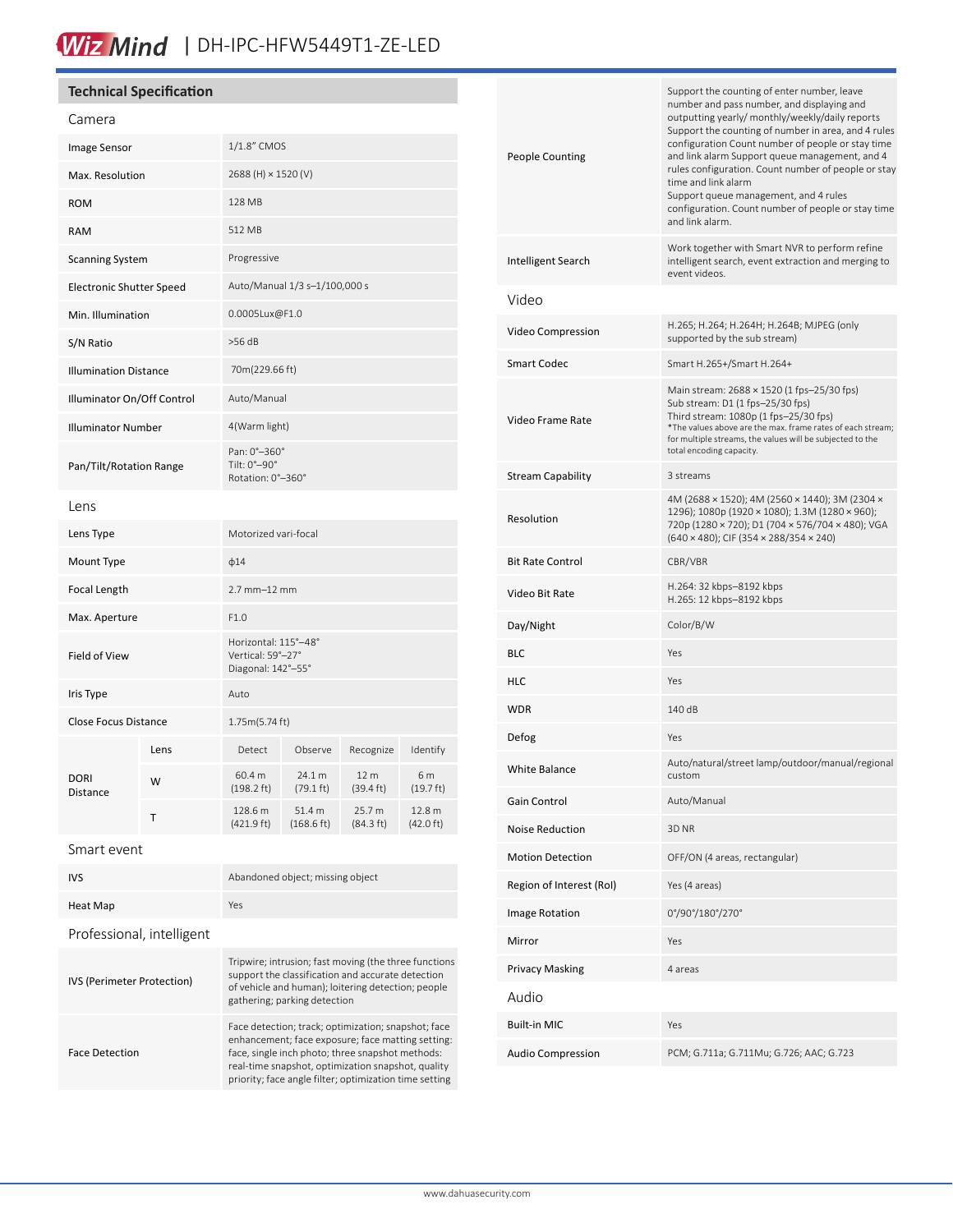# Wiz Mind | DH-IPC-HFW5449T1-ZE-LED

| Alarm                 |                                                                                                                                                                                                                                                                                                                                                                                                                                                                                       |
|-----------------------|---------------------------------------------------------------------------------------------------------------------------------------------------------------------------------------------------------------------------------------------------------------------------------------------------------------------------------------------------------------------------------------------------------------------------------------------------------------------------------------|
| Alarm Event           | No SD card; SD card full; SD card error; network<br>disconnection; IP conflict; illegal access; motion<br>detection; video tampering; scene changing;<br>intrusion; tripwire; abandoned object; missing<br>object; fast moving; parking detection; loitering<br>detection; people gathering; input abnormal<br>detection; intensity change detection; people<br>counting; face detection; people counting in area;<br>stay alarm; people No. exception detection; queue<br>management |
| Network               |                                                                                                                                                                                                                                                                                                                                                                                                                                                                                       |
| Network               | RJ-45 (10/100 Base-T)                                                                                                                                                                                                                                                                                                                                                                                                                                                                 |
| <b>SDK and API</b>    | Yes                                                                                                                                                                                                                                                                                                                                                                                                                                                                                   |
| Network Protocol      | IPv4; IPv6; HTTP; HTTPS; TCP; UDP; ARP; RTP; RTSP;<br>RTCP; RTMP; SMTP; FTP; SFTP; DHCP; DNS; DDNS;<br>QoS; UPnP; NTP; Multicast; ICMP; IGMP; NFS;<br>SAMBA; PPPoE; 802.1x; SNMP                                                                                                                                                                                                                                                                                                      |
| <b>Cyber Security</b> | Video encryption; configuration encryption; Digest;<br>WSSE; account lockout; security logs; generation<br>and importing of X.509 certification; HTTPS; trusted<br>boot; trusted execution; trusted upgrade                                                                                                                                                                                                                                                                           |
| Interoperability      | ONVIF(Profile S/Profile G/Profile T); CGI; Milestone;<br>P <sub>2</sub> P                                                                                                                                                                                                                                                                                                                                                                                                             |
| User/Host             | 20 (Total bandwidth: 80 M)                                                                                                                                                                                                                                                                                                                                                                                                                                                            |
| Storage               | FTP; SFTP; Micro SD card (support max. 256 G); NAS                                                                                                                                                                                                                                                                                                                                                                                                                                    |
| Browser               | IE: IE8 and later<br>Chrome<br>Firefox<br>Safari: Safari 12 and later                                                                                                                                                                                                                                                                                                                                                                                                                 |
| Management Software   | Smart PSS; DSS; DMSS                                                                                                                                                                                                                                                                                                                                                                                                                                                                  |
| <b>Mobile Client</b>  | IOS; Android                                                                                                                                                                                                                                                                                                                                                                                                                                                                          |
| Certification         |                                                                                                                                                                                                                                                                                                                                                                                                                                                                                       |
| Certifications        | CF-IVD: FN62368-1<br>CE-EMC: Electromagnetic Compatibility Directive<br>2014/30/EU<br>FCC: 47 CFR FCC Part 15, Subpart B<br>UL/CUL: UL60950-1 CAN/CSA C22.2 No.60950-1-07                                                                                                                                                                                                                                                                                                             |
| Port                  |                                                                                                                                                                                                                                                                                                                                                                                                                                                                                       |
| Audio Input           | 1 channel (RCA port)                                                                                                                                                                                                                                                                                                                                                                                                                                                                  |
| Audio Output          | 1 channel (RCA port)                                                                                                                                                                                                                                                                                                                                                                                                                                                                  |
| Alarm Input           | 1 channel in: 5mA 3V-5V DC                                                                                                                                                                                                                                                                                                                                                                                                                                                            |
| Alarm Output          | 1 channel out: 300mA 12V DC                                                                                                                                                                                                                                                                                                                                                                                                                                                           |
| Power                 |                                                                                                                                                                                                                                                                                                                                                                                                                                                                                       |

Power Supply 12V DC (±30%)/PoE (802.3af)/ePoE

Storage Conditions –40°C to +60°C (–40°F to +140°F)

(PoE)

12.5W (PoE)

Operating Conditions –30°C to +60°C (-22°F to +140°F)/Less than 95% RH

Basic power consumption: 2.3W (12V DC); 2.9W

Max. power consumption (H.265 + max. stream + intelligent function + LED on): 11.5W (12V DC);

Power Consumption

Environment

| <b>Protection Grade</b> | <b>IP67</b>                                                                                 |
|-------------------------|---------------------------------------------------------------------------------------------|
| Structure               |                                                                                             |
| Casing                  | Metal                                                                                       |
| <b>Dimensions</b>       | 288 4 mm x 94 4 mm x 84 7 mm<br>$(11.4" \times 3.7" \times 3.3")$ (L $\times$ W $\times$ H) |
| Net Weight              | $1.0 \text{ kg} (2.2 \text{ lb})$                                                           |
| Gross Weight            | 1.23 kg (2.7 lb)                                                                            |

| <b>Ordering Information</b> |                                           |                                                                          |  |  |
|-----------------------------|-------------------------------------------|--------------------------------------------------------------------------|--|--|
| <b>Type</b>                 | Part Number                               | Description                                                              |  |  |
| 4MP Camera                  | $DH-IPC-$<br>HFW5449T1P-7F-<br>$IFD-2712$ | 4MP Full-color Vari-focal Warm LED Bullet<br>WizMind Network Camera, PAL |  |  |
|                             | IPC-HFW5449T1P-<br>7F-I FD-2712           | 4MP Full-color Vari-focal Warm LED Bullet<br>WizMind Network Camera, PAL |  |  |
| Accessories<br>(optional)   | <b>PFA130-F</b>                           | <b>Junction Box</b>                                                      |  |  |
|                             | <b>PFA152-F</b>                           | Pole Mount                                                               |  |  |
|                             | <b>PFM321D</b>                            | 12V DC 1A Power Adapter                                                  |  |  |
|                             | LR1002-1ET/1EC                            | Single-port Long Reach Ethernet over Coax<br><b>Fxtender</b>             |  |  |
|                             | <b>PFM900-F</b>                           | Integrated Mount Tester                                                  |  |  |
|                             | <b>PFM114</b>                             | TLC SD Card                                                              |  |  |